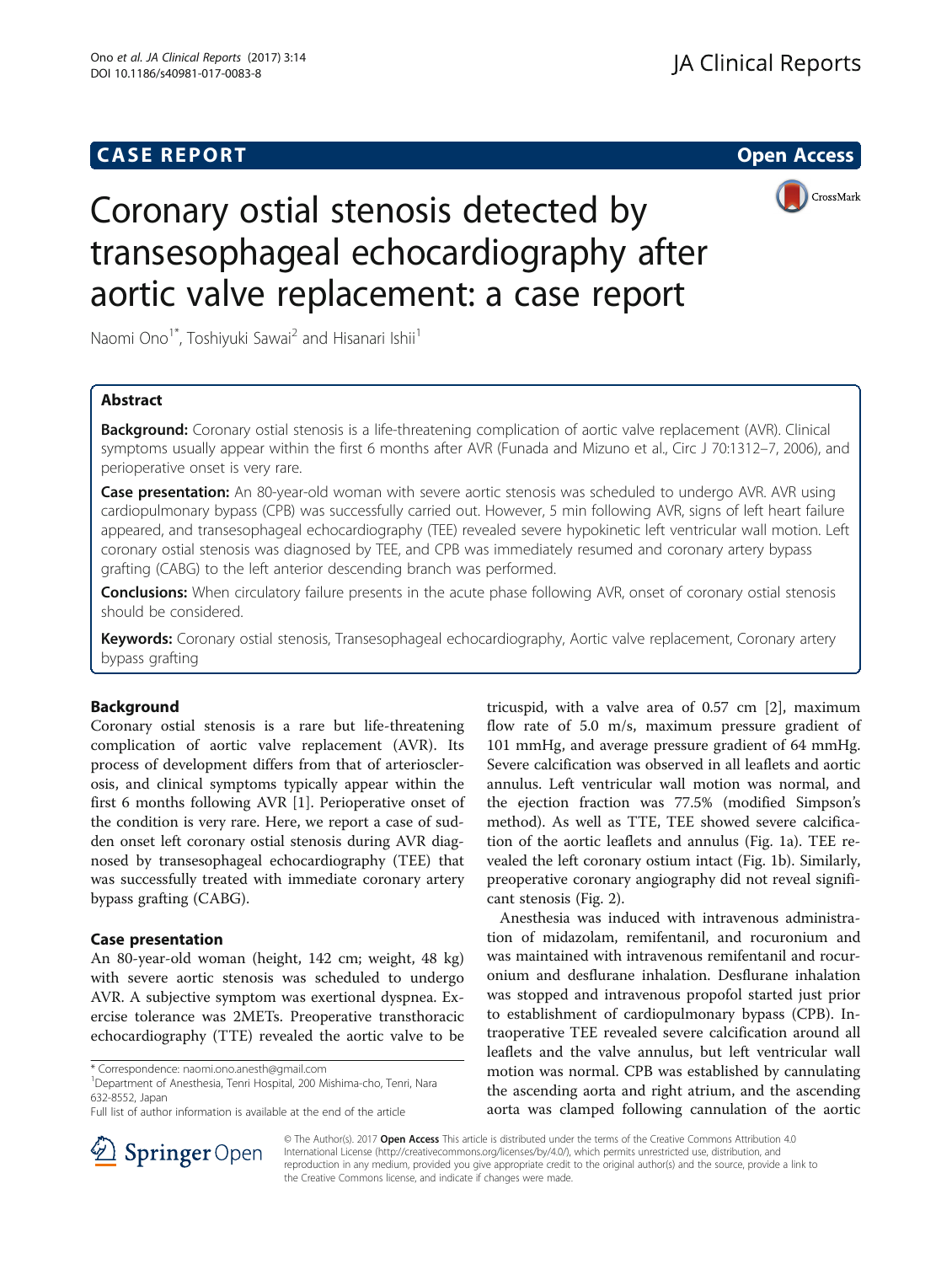<span id="page-1-0"></span>

root. Cardioplegic solution was administered via the cannula, followed by dissection of the aortic root upon asystole. During AVR, cardioplegic solution was administered from each coronary ostium via a selective coronary artery cannula. A biological valve (19-mm diameter; Trifecta™ Valve) was replaced after disconnecting the native valve and careful decalcification of the annulus. Withdrawal from CPB was uneventful and did not require vasopressors. TEE showed minor paravalvular leakage and good left ventricular function without dysfunction.

About 20 min after withdrawing CPB, signs of left heart failure appeared; systolic blood pressure was <70 mmHg, and mean pulmonary pressure was >40 mmHg. Despite administration of dobutamine (5 μg/kg/min) and adrenaline (0.1 μg/kg/min), hemodynamics did not improve. TEE showed regional wall motion decreases of the left ventricular anterior and septal walls. The electrocardiogram showed wide QRS and extensive ST elevation especially in V4 and V5. There was a high-brightness massive



not show significant stenosis (dotted circle)

shadow at the left coronary ostium (Fig. 3, left) where the color flow on Doppler showed a mosaic image (Fig. 3, right). The patient was diagnosed with acute left heart failure owing to decreased left coronary perfusion. CPB was immediately resumed, and CABG to the left anterior descending artery with the large saphenous vein was performed. After CABG, regional wall motion at anterior walls was still moderately hypokinetic but wall thickness was on improving trend. Motion of septal walls improved markedly and became normal with catecholamines. TEE showed remnant of high-brightness massive shadow at the left coronary ostium with no mobility, and the color flow on Doppler showed a mosaic echo remain.

CPB was withdrawn with administration of dobutamine (5 μg/kg/min) and adrenaline (0.1 μg/kg/min). Hemodynamics was stabilized following CPB (Fig. [4](#page-2-0)).



Fig. 3 Intraoperative transesophageal echocardiography. Left, a highbrightness massive shadow at the left coronary ostium (dotted circle). Right, color flow on Doppler showed a mosaic image and accelerated blood flow (arrowhead)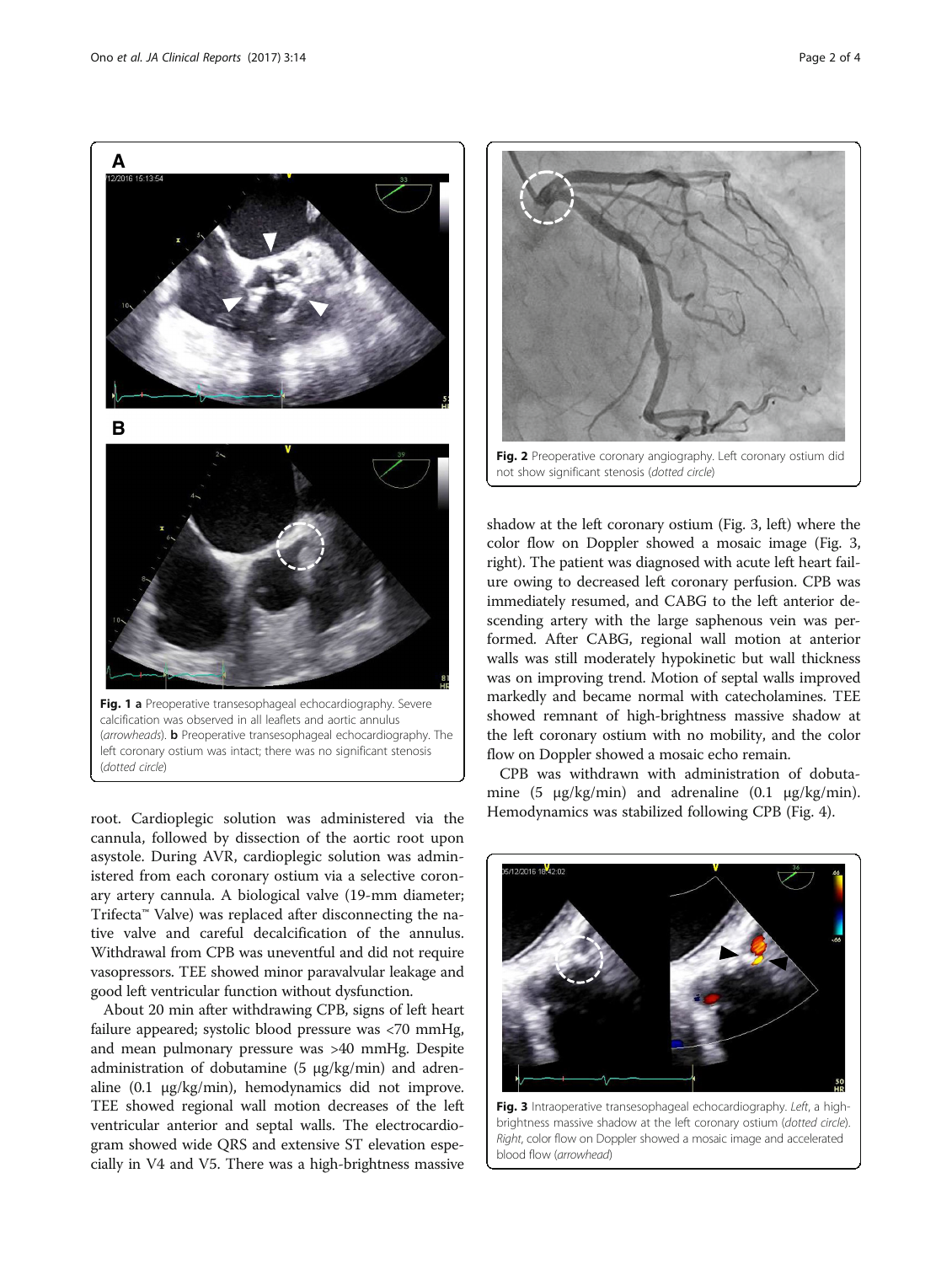<span id="page-2-0"></span>

Details of the operation were as follows: operative time, 331 min; duration of anesthesia, 403 min; duration of extracorporeal circulation, 177 min; duration of aortic interruption, 63 min; volume of infusion: blood transfusion (3300 ml), red blood cell solution (6 units), and fresh frozen plasma (10 units); urine volume, 475 ml.

## **Discussion**

Following the withdrawal of CPB and onset of acute left heart failure, TEE showed a high-brightness massive shadow at the left coronary ostium (Fig. [3](#page-1-0)) that was absent prior to surgery (Fig. [2](#page-1-0)). The massive shadow was considered part of the intimal piece that peeled off during decalcification and removal of calcified lesions in the valve annulus. We believe that as the cardiac output is increased, the floating intimal piece obstructs the coronary origin, leading to coronary ostial stenosis.

Coronary ostial stenosis is a fatal condition resulting from obstruction of the coronary ostia in the subacute phase following AVR (typically 1–6 months post-AVR). It can lead to, e.g., angina, left heart failure, and acute pulmonary edema. Thus, early diagnosis and treatment are crucial. Its frequency of onset is 1 to 5% and is diagnosed by coronary angiography and treated by coronary artery bypass surgery or percutaneous coronary angioplasty  $[1-7]$  $[1-7]$  $[1-7]$  $[1-7]$ .

Although the causes of coronary ostial stenosis are not clear, various reports have suggested potential pathogenic mechanisms. For instance, Funada [\[1](#page-3-0)] reported three patients who developed coronary ostial stenosis 1 to 6 months after AVR with direct myocardial protection/perfusion. These patients exhibited a wide range of ostial fibrosis by intravascular echocardiography. In another study, Roberts and Morrow [\[8](#page-3-0)] reported postoperative pathological changes including fibrotic thickening of the endothelium of the coronary artery upon necropsy of patients after AVR. Based on these observations, direct cannulation of the coronary artery ostium and myocardial protection/perfusion appear

to cause acute traumatic tissue damage and tissue remodeling during the trauma healing process, leading to delayed coronary ostial stenosis [[1\]](#page-3-0).

Coronary ostial stenosis is generally regarded as a lateonset disease, and only three cases [\[9](#page-3-0)–[11](#page-3-0)] have been reported with perioperative onset. In two of the three cases, the prosthetic valve itself was the cause of stenosis. In one report by Umran [\[9](#page-3-0)], calcified lesions remaining in the right coronary ostium was thought to have caused a calcium embolism. In that study, right heart failure and right coronary ostial stenosis were diagnosed after AVR but before withdrawal of CPB. Thus, CABG was performed to the right coronary artery and an intra-aortic balloon pump (IABP) was inserted, followed by withdrawal of CPB.

The pathogenesis of coronary ostial stenosis in the present case is similar to that reported by Umran, although the timing of onset differs. In the present case, once CPB was withdrawn and circulation dynamics stabilized, left heart failure due to left coronary ostial stenosis occurred. Thus, CPB was established again and CABG was performed. As left heart function improved after CABG, it was possible to withdraw the patient from CPB without the need for an IABP.

Coronary ostial stenosis due to remnant intimal calcified lesions may occur at any time after CPB establishment and can be effectively diagnosed by TEE.

Regional wall motion abnormality of left ventricle and left heart failure due to coronary air embolism sometimes occur at heart surgery with CPB. It often occurs in early stage of withdrawal of CPB because of left heart chamber's remnant air. Although the onset time is the same at this case, there are some different points. First, the risk of air embolism is considered to be low because remnant air in the heart chamber was vented carefully observing with TEE. Second, a brightness massive shadow at the left coronary ostium was brighter than the shadow of air and did not move like floating air. After CABG, TEE showed remnant of high-brightness massive shadow with no mobility.